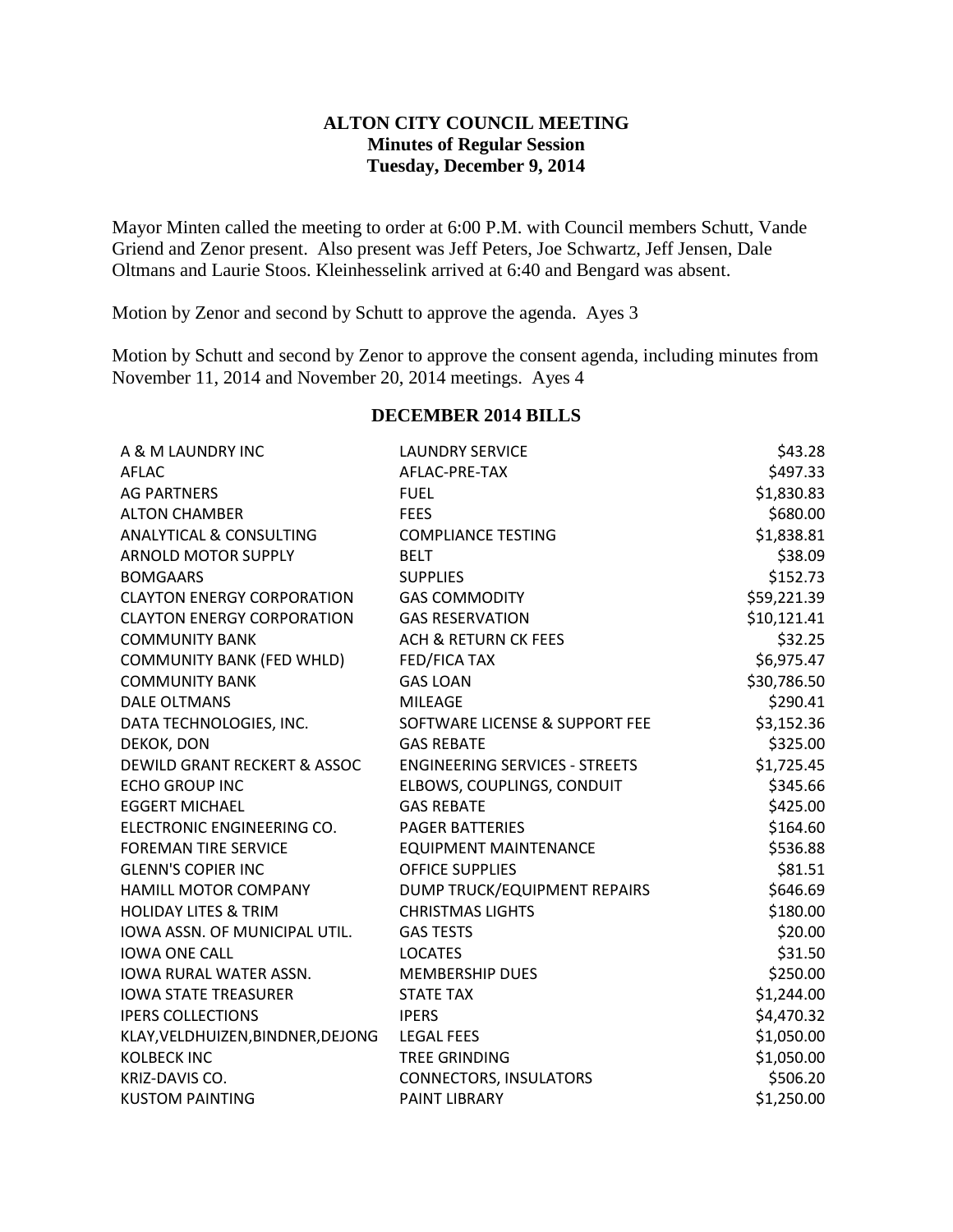| <b>MATHESON TRI-GAS IN</b>             | <b>OXYGEN</b>                          | \$22.99      |
|----------------------------------------|----------------------------------------|--------------|
| <b>MBMECA</b>                          | <b>ELECTRIC TRANSMISSION</b>           | \$6,541.06   |
| MID AMERICAN                           | <b>LIGHTS</b>                          | \$131.41     |
| MIKES WELDING & REPAIR                 | ENGINE, HYDRAULIC PUMP                 | \$2,780.85   |
| MISSOURI RIVER ENERGY SERVICES         | <b>ELECTRIC</b>                        | \$54,879.63  |
| MISSOURI RIVER ENERGY SERVICES         | ULTRASONIC INSPECTION                  | \$383.40     |
| <b>MOUW MOTOR</b>                      | <b>FUSION - REPAIRS</b>                | \$136.43     |
| MUNICIPAL UTIL-BILLS                   | <b>UTILITY BILLS</b>                   | \$1,354.56   |
| NEAL CHASE LUMBER CO                   | SAW, SUPPLIES, TRUCK REPAIRS           | \$2,208.40   |
| <b>NICK HERDA</b>                      | MILEAGE - REIMBURSEMENT                | \$269.21     |
| NORTHWEST IA LEAGUE OF CITIES          | <b>MEMBERSHIP DUES</b>                 | \$25.00      |
| O C AREA HEALTH FOUNDATION             | <b>CONTRIBUTION - NURSING HOME</b>     | \$12,000.00  |
| ORANGE CITY MUNICIPAL UTILITIES        | <b>BULK WATER, WATER TRUE-UP</b>       | \$7,449.73   |
| <b>ORANGE CITY SANITATION</b>          | <b>GARBAGE HAULING</b>                 | \$6,214.90   |
| PAYROLL CHECKS ON 11/26/2014           | <b>PAYROLL</b>                         | \$22,955.73  |
| REHAB SYSTEMS INC.                     | JET/VAC/TELEVISE SEWER                 | \$6,829.55   |
| <b>SIOUX GOLF &amp; COUNTRY CLUB</b>   | <b>MEETING EXPENSE</b>                 | \$1,004.70   |
| <b>SIOUXLAND PRESS</b>                 | PUBLICATIONS, ENVELOPES                | \$504.50     |
| SIOUXLAND PROPANE CO                   | <b>HEADLIGHT</b>                       | \$52.76      |
| STANDARD READY MIX CONCRETE            | <b>CONCRETE - E 10TH ST</b>            | \$467.50     |
| <b>SUPERIOR EQUIPMENT &amp; RENTAL</b> | SPRING, TENSION                        | \$29.46      |
| <b>TOWN &amp; COUNTRY IMPLEMENT</b>    | <b>BRAKE INSPECTION</b>                | \$613.07     |
| TREASURER - STATE OF IOWA              | <b>SALES TAX</b>                       | \$3,290.00   |
| TRITECH EMERGENCY SYSTEMS INC          | <b>RESCUE BILLING</b>                  | \$82.50      |
| U S CELLULAR                           | <b>CELL PHONES</b>                     | \$216.36     |
| U.S. POSTMASTER                        | <b>POSTAGE</b>                         | \$500.00     |
| <b>VISA</b>                            | EQUIPMENT LIGHTS, TRAVEL, RUBBER BLADE | \$1,513.22   |
| <b>VISSER BROTHERS</b>                 | <b>FURNACE MAINTENANCE</b>             | \$72.27      |
| <b>WELLMARK</b>                        | <b>GROUP INSURANCE</b>                 | \$7,494.81   |
| <b>WEST IOWA TELEPHONE</b>             | TELEPHONE, INTERNET, FAX               | \$546.34     |
| ZARNOTH BRUSH WORKS INC                | <b>SWEEPER HOSES</b>                   | \$1,470.80   |
| ZEP - ACUITY SPECIALTY PRODUCT         | <b>CLEANING SUPPLIES</b>               | \$244.29     |
| <b>TOTAL</b>                           |                                        | \$272,249.10 |
|                                        |                                        |              |

| GENERAL FUND                  | \$22,697.97  |
|-------------------------------|--------------|
| ROAD USE TAX FUND             | \$10,997.47  |
| <b>EMPLOYEE BENEFITS FUND</b> | \$2,080.39   |
| ECONOMIC DEVELOPMENT          | \$12,000.00  |
| LMI HOUSING                   | \$50.00      |
| CAPITAL - STREETS             | \$1,508.00   |
| WATER FUND                    | \$16,654.86  |
| SEWER FUND                    | \$17,456.13  |
| <b>ELECTRIC FUND</b>          | \$80,622.51  |
| GAS FUND                      | \$108,181.77 |
| TOTAL                         | \$272,249.10 |
|                               |              |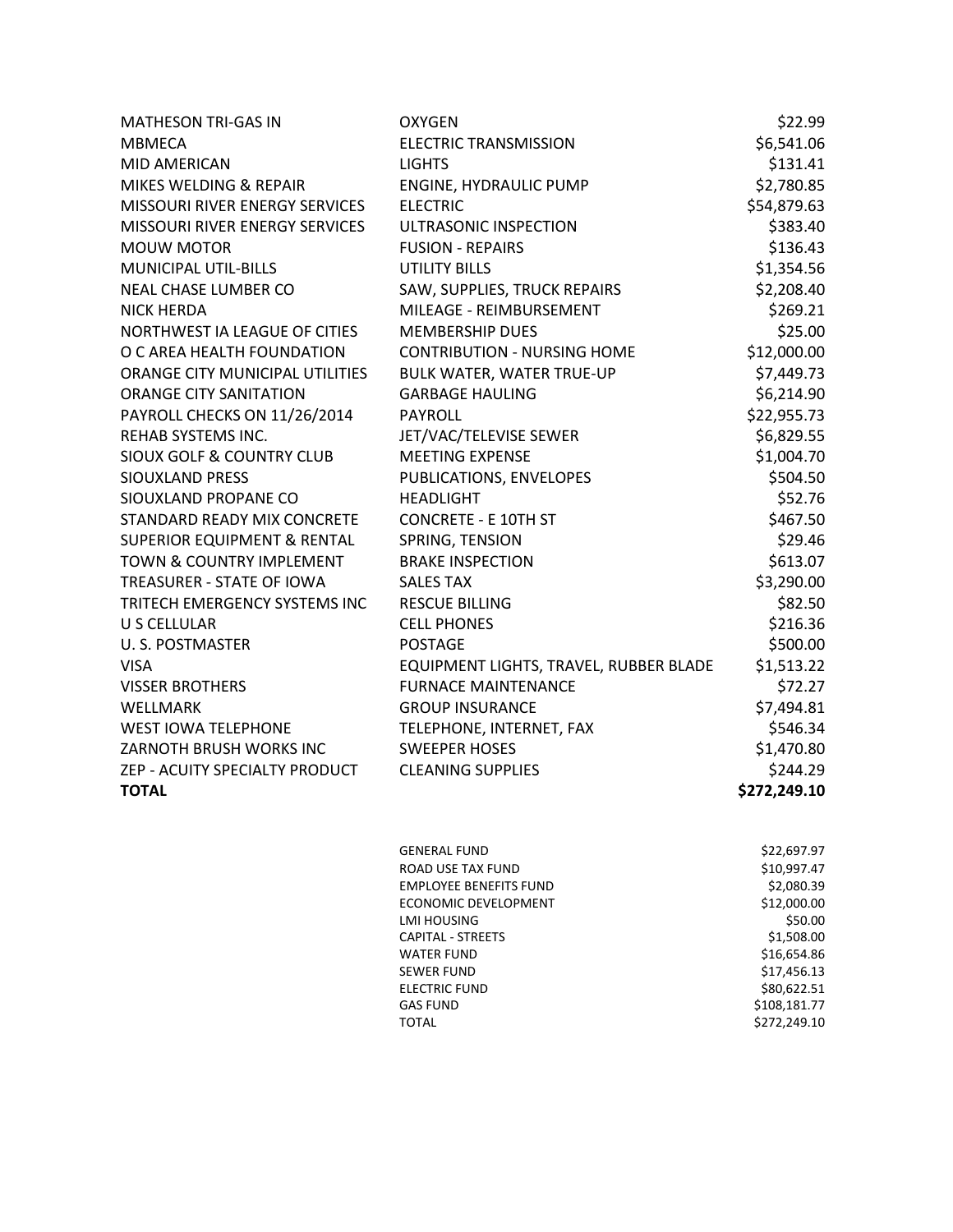**Audit Report:** Jeff Peters from Williams and Company reviewed the June 30, 2014 Audit Report with the Council. In the Auditors opinion, the financial statements present fairly, and Jeff stated the City Staff has done a thorough job reporting the finances as well as maintaining the City's financial position.

Peters left at 6:25.

**Trees Forever:** Jeff Jensen from Trees Forever and Joe Schwartz from the Iowa DNR presented the Council with an Urban Forest Management Plan. Jensen informed the Council there are no signs of the Emerald Ash Borer in Alton at the time of inspection. Jensen also highlighted hazardous trees with decay in Alton. Schwartz discussed the available grant money to replace trees in the City's right of way.

Jensen and Schwartz left at 6:45.

**Property Purchase:** Oltmans informed the Council that a property owner on Park St. has offered to sell his property to the City.

Motion by Zenor and second by Kleinhesselink to approve the purchase of property at 806 Park St for \$27,500 plus legal costs excluding any liens and accrued property tax. Ayes 4

**City Attorney:** City Attorney Brad De Jong submitted a new contract to the City. Oltmans informed the Council the contract has not been changed in three years. The contract remains the same except the fee has increased from \$175/hour to \$200/hour.

Motion by Kleinhesselink and second by Schutt to approve new contract for City Attorney Brad De Jong. Ayes 4

## **NWI Area Solid Waste Agency:**

Motion by Kleinhesselink and second by Vande Griend to appoint Oltmans as primary and Minten as secondary representatives for the City to the NWI Area Solid Waste Agency. Ayes 4

## **Wastewater:**

**ORDINANCE 714 "AN ORDINANCE AMENDING THE CODE OF ORDINANCES OF THE CITY OF ALTON, IOWA 2002 BY AMENDING PROVISIONS PERTAINING TO THE MUNICIPAL SANITARY SEWER UTILITY RATES"** was introduced and moved for adoption by Council Member Vande Griend. Kleinhesselink seconded the motion. The Mayor put the question upon the motion, and the roll being called, the vote thereon was as follows:

Ayes: Kleinhesselink, Schutt, Vande Griend and Zenor Nays: None Absent: Bengard

Whereupon the Mayor declared the motion carried and said proposed ordinance was given second vote for passage and placed on file before the Council for the third time.